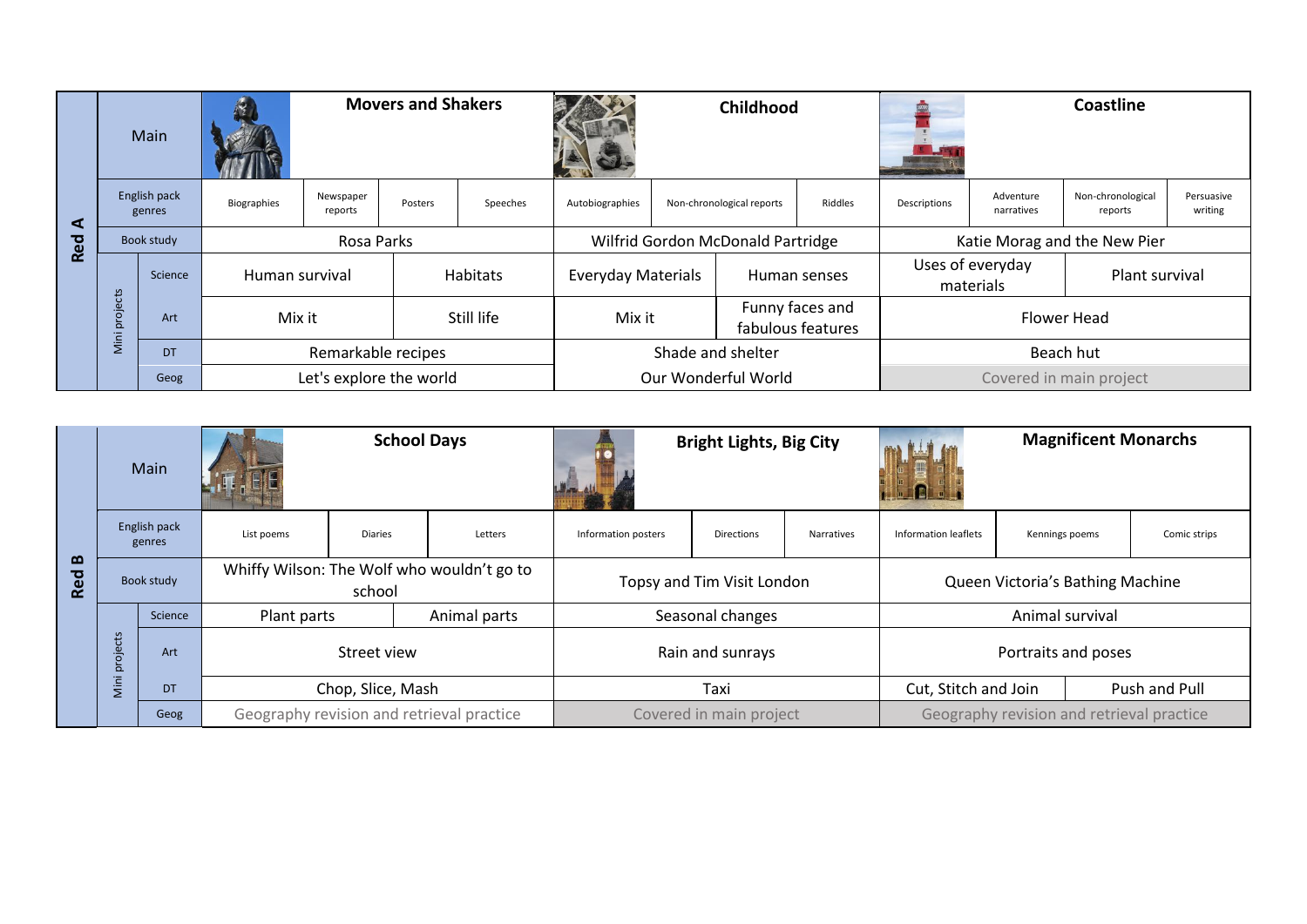|              | Main                   |           |                            | <b>Through the Ages</b> |                               |                                  |                | <b>Misty Mountain, Winding</b><br><b>River</b>         |                           |                    |                                           | <b>Emperors and Empires</b>         |       |                |  |
|--------------|------------------------|-----------|----------------------------|-------------------------|-------------------------------|----------------------------------|----------------|--------------------------------------------------------|---------------------------|--------------------|-------------------------------------------|-------------------------------------|-------|----------------|--|
| $\mathbf{I}$ | English pack<br>genres |           | Narratives                 | Instructions            | Cinguains                     | Chronological<br>reports         | <b>Diaries</b> | Leaflets                                               | Explanation               | Narrative<br>poems | <b>Biographies</b>                        | Letters                             | Myths | Poems          |  |
| Q            | Novel study            |           |                            | Stig of the Dump        |                               |                                  |                |                                                        | King of the Cloud Forests |                    |                                           | Roman Tales: The Goose Guards       |       |                |  |
| $\bar{5}$    |                        | Science   |                            |                         | Skeletal and muscular systems |                                  |                | Grouping and<br><b>States of Matter</b><br>classifying |                           |                    |                                           | Plant nutrition and<br>reproduction |       | Light          |  |
|              | projects               | Art       | Contrast and<br>complement |                         |                               | <b>Prehistoric Pots</b><br>Vista |                |                                                        | Animal                    |                    | <b>Beautiful botanicals</b>               |                                     |       | Mosaic masters |  |
|              | Mini                   | <b>DT</b> | Cook well, eat well        |                         |                               |                                  |                | <b>Functional and Fancy Fabric</b>                     |                           |                    | Greenhouse                                |                                     |       |                |  |
|              |                        | Geog      |                            | One Planet, Our World   |                               |                                  |                | Covered in main project                                |                           |                    | Geography revision and retrieval practice |                                     |       |                |  |

| $\boldsymbol{\omega}$ | Main                   |         | <b>Invasion</b>            |                                   |             |                               | <b>Rock, Relics and Rumbles</b> |                                   |                |                       | <b>Ancient Civilisations</b>                |                                    |                                |  |  |
|-----------------------|------------------------|---------|----------------------------|-----------------------------------|-------------|-------------------------------|---------------------------------|-----------------------------------|----------------|-----------------------|---------------------------------------------|------------------------------------|--------------------------------|--|--|
|                       | English pack<br>genres |         | Anglo-Saxon<br>poems       | Non-<br>chronologica<br>l reports | Shape poems | Newspaper<br>reports          | <b>Diaries</b>                  | Non-<br>chronologic<br>al reports | Shape<br>poems | Newspaper<br>reports  | Free verse poems                            | Instructions                       | Stories from other<br>cultures |  |  |
| o<br><b>S</b>         | Novel study            |         |                            | The Saga of Erik the Viking       |             | The Firework-Maker's Daughter |                                 |                                   |                | Secrets of a Sun King |                                             |                                    |                                |  |  |
|                       |                        | Science | Forces and magnets         |                                   |             | Sound                         |                                 | Forces and magnets                |                |                       |                                             | Electrical circuits and conductors |                                |  |  |
|                       | projects               | Art     | Contrast and<br>complement |                                   |             | Warp and Weft                 |                                 | People and places<br>Ammonite     |                |                       | Statues, Statuettes and<br><b>Figurines</b> |                                    | Islamic Art                    |  |  |
|                       | Mini                   | DT      | Fresh Food, Good Food      |                                   |             |                               |                                 | <b>Making It Move</b>             |                |                       |                                             | <b>Tomb Builders</b>               |                                |  |  |
|                       |                        | Geog    | Interconnected World       |                                   |             |                               | Covered in main project         |                                   |                |                       | Geography revision and retrieval practice   |                                    |                                |  |  |